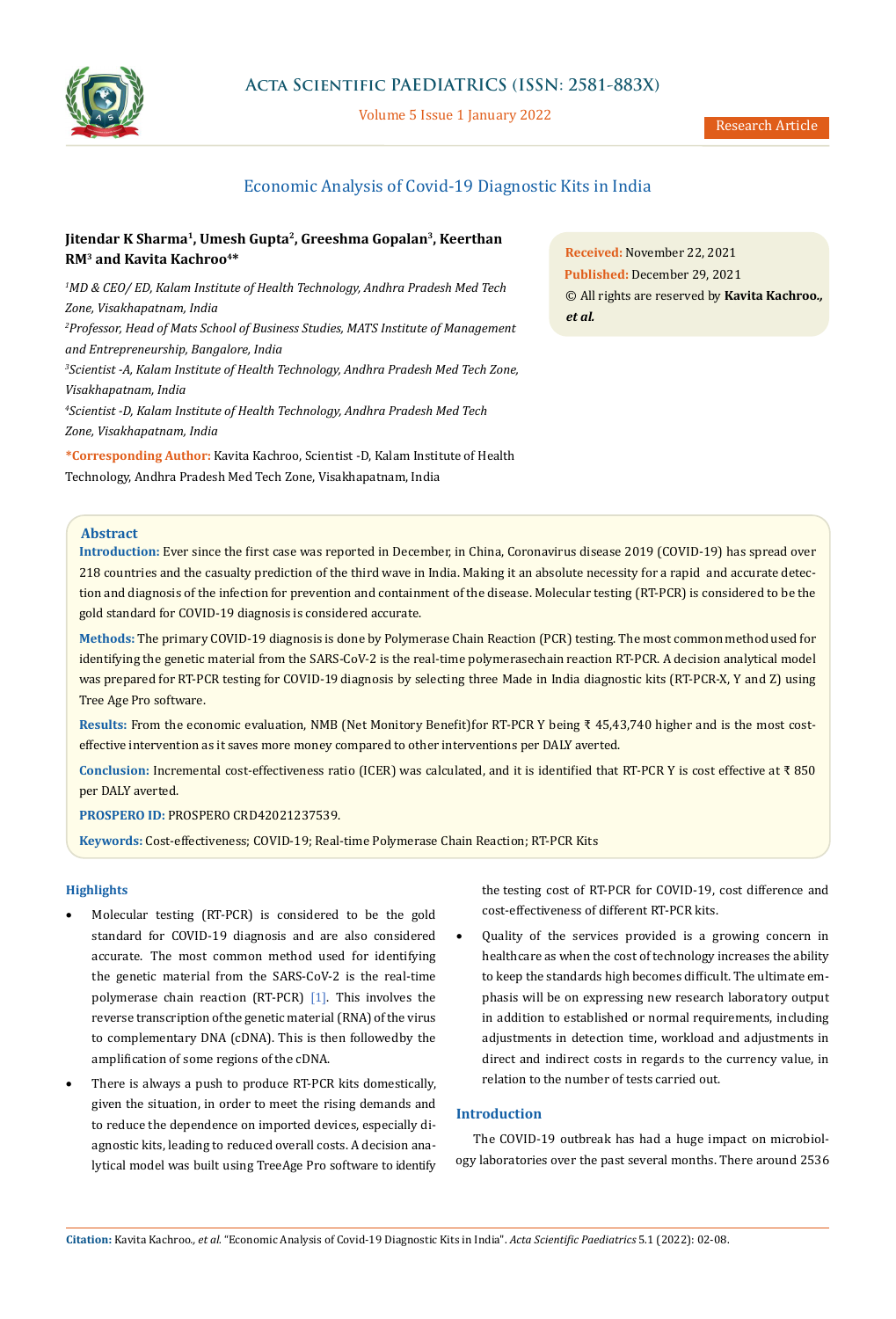03

laboratories authorized for COVID-19 testing in India alone. It has brought out the importance of advancements in diagnostics to meet the global demand. The diagnosis of COVID-19 should be based on clinical as well as epidemiological history. As of May 2021, the total tests conducted for the diagnosis of COVID-19 are around 31,30,17,193, with a 7.79% of overall case positivity rate in India [12]. This demand is predicted to rise in the coming days as other countries are facing this, hence there is a necessity of rapid and accurate detection and diagnosis of the infection prevention and containment of the disease [3] (Table 1).

| S.<br><b>No</b> | <b>Author/Year</b>            | <b>Title</b>                                                                                                                                                                                                                                 | <b>Type of</b><br>study | <b>Methodology</b>                                                                                                                                                                                               | <b>Outcomes</b>                                                                                    | <b>Results</b>                                                                                                                                                                                                                                                                      |
|-----------------|-------------------------------|----------------------------------------------------------------------------------------------------------------------------------------------------------------------------------------------------------------------------------------------|-------------------------|------------------------------------------------------------------------------------------------------------------------------------------------------------------------------------------------------------------|----------------------------------------------------------------------------------------------------|-------------------------------------------------------------------------------------------------------------------------------------------------------------------------------------------------------------------------------------------------------------------------------------|
| 1               | Melanie W<br>Syrmis 2004      | A sensitive,<br>specific and cost-<br>Effective multiplex<br>reverse transcription-<br>PCR Assay for the<br>detection of seven<br>common respiratory<br>viruses in<br>respiratory samples                                                    | Primary                 | Discrepant Analysis Cost<br>analysis (Cost per test,<br>cost of reagents)<br>cost-effectiveness<br>analysis                                                                                                      | Cost per test                                                                                      | mRT- PCR- ELAHA assay has<br>an enhanced sensitivity,<br>specificity, rapid result turns<br>around time and reduced<br>expense when compared to<br>the DFA and CA-DFA                                                                                                               |
| $\overline{c}$  | James B<br>Mahony 2004        | Performance and<br>cost evaluation of<br>one commercial and<br>six in-house conven-<br>tional and Real-Time<br>Reverse<br>Transcription - PCR<br>assays for detection of<br>severe Acute<br>syndrome viruses.                                | Primary                 | Costing of each Assay<br>(reagent cost, salary<br>cost, technologist'stime}<br>Cost comparison<br>between in house assays<br>and commercial assay<br>Statistical<br>analysis Cochrane Q test<br>and McNemar test | Relative cost of<br>various assays<br>Actual cost<br>(including that<br>of RNA<br>extraction)      | No significant differences<br>between sensitivity and<br>specificity of the assays<br>(in-house and commercial).<br>Commercial assay cost was<br>considerably higher than<br>that of the in-house assays.<br>Overall results demonstrated<br>good performance for all the<br>assays |
|                 | Turkiya<br>Al-Siyabi<br>2013. | A cost-effective real<br>time PCR for<br>the detection of<br>adenovirus from viral<br>swabs                                                                                                                                                  | Primary                 | Cost analysis Statistical<br>analysis (Chi square and<br>two-tailed Fisher's test)                                                                                                                               | Average cost<br>for commercial<br>assay                                                            | Combination of Homogeni-<br>zation and heat treatment<br>with a sensitive in-house<br>real-time PCR generates<br>accurate results superior to a<br>viral culture at a comparable<br>cost                                                                                            |
| $\overline{4}$  | Yawen<br>Jiang<br>2020        | The cost-effectiveness<br>of conducting three<br>versus two reverse<br>transcription<br>polymerase chain<br>reaction tests for<br>diagnosing and<br>discharging people<br>with<br>COVID-19: evidence<br>from the epidemic in<br>Wuhan, China | Primary                 | Deterministic<br>Compartment<br>Modelling<br>(Healthcare<br>system<br>perspective)                                                                                                                               | Incremental<br>cost<br>Incremental<br>quality<br>adjusted<br>life years<br>Net monetary<br>benefit | Reduction in estimated<br>number of susceptible cases<br>was observed when RT- PCR<br>tests were conducted three<br>times in diagnosing and<br>discharging people with<br>COVID-19, which also<br>reduced total medical costs.                                                      |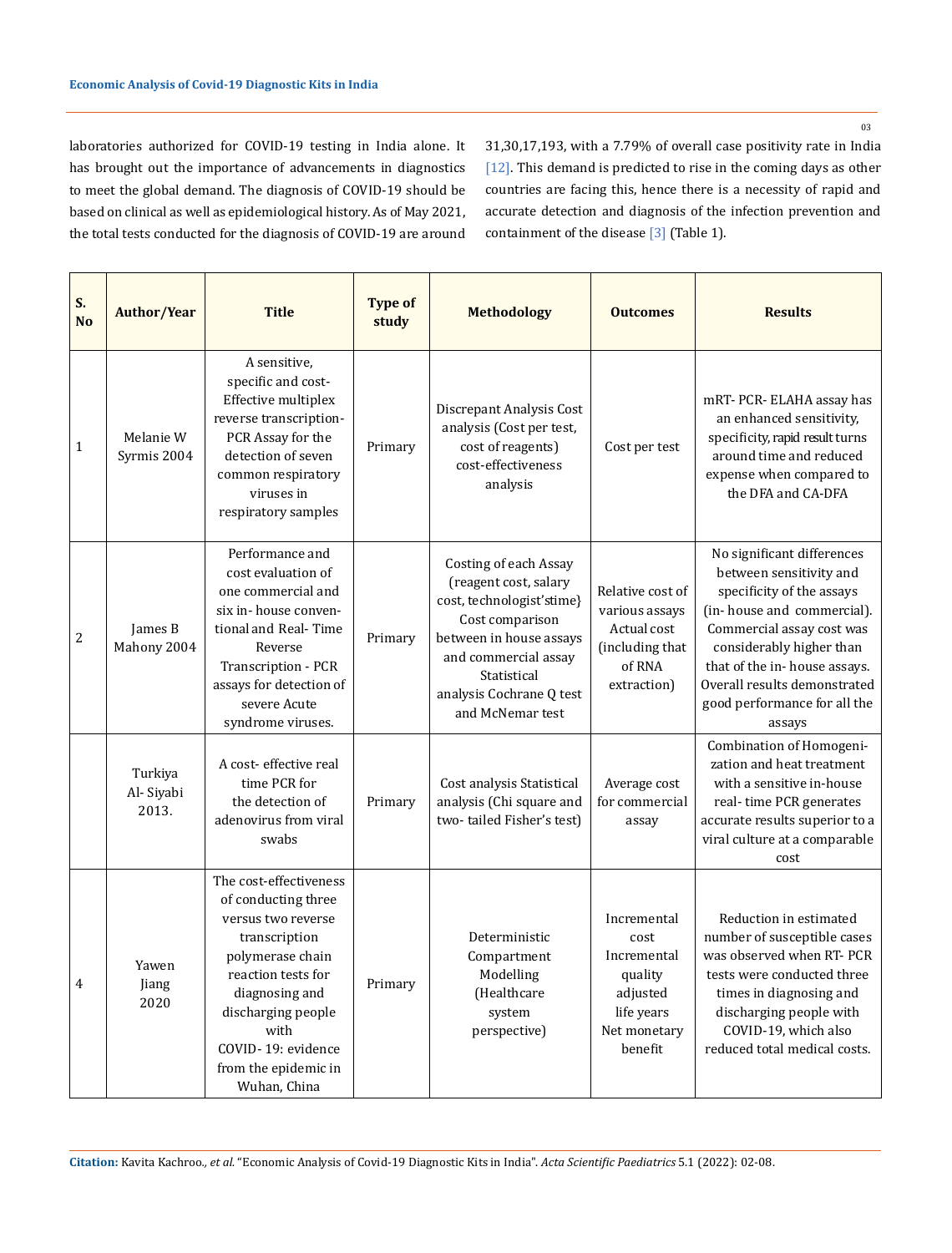### **Economic Analysis of Covid-19 Diagnostic Kits in India**

| 5 | Julie R Harris<br>2011              | Cost-effective<br>analysis of<br>diagnostic options for<br>Pneumocystis<br>Pneumonia (PCP)                                                                                                                       | Secondary | Cost-effectiveness<br>analysis                                                                                                                                 | Life years<br>gained<br>Average Cost-<br>effectiveness<br>Ratio (ACER)<br>Incremental<br>cost<br>effectiveness                                  | Usage of PCR technologies,<br>combined with less invasive<br>patients' specimens (induced<br>sputum) were more<br>cost-effective than other<br>diagnostic<br>procedures using BAL or<br>chest X-Ray alone                                                                                                                          |
|---|-------------------------------------|------------------------------------------------------------------------------------------------------------------------------------------------------------------------------------------------------------------|-----------|----------------------------------------------------------------------------------------------------------------------------------------------------------------|-------------------------------------------------------------------------------------------------------------------------------------------------|------------------------------------------------------------------------------------------------------------------------------------------------------------------------------------------------------------------------------------------------------------------------------------------------------------------------------------|
| 6 | Dr. Manohar<br>Lal<br>Choudhar y    | Health<br>Technology<br>Assessment of various<br>RT-PCR kits/methods<br>for the diagnosis of<br>Influenza A/<br>H1N1pdm09 virus in<br>all age group patients<br>in India.                                        | Primary   | Cost effectiveness<br>analysis                                                                                                                                 | Cost per test<br>Incremental<br>cost Sensitivity<br>and specificity                                                                             | Huge variation in diagnostic<br>accuracy detection of H1N1<br>for various kits.<br>In case of detection of H1N1,<br>TRUPCR kit dominated over<br>Qiagen and Cepheid kit in<br>terms of cost-effectiveness.<br>In case of accuracy of the<br>overall kit, including Influen-<br>za A and Influenza B Cepheid<br>kit was dominating. |
| 7 | Camila Gurgel<br>dos Santos<br>2017 | Development,<br>validation and testing<br>costs of an in-house<br>real-time PCR assay<br>for the detection of<br>Chlamydia<br>trachomatis                                                                        | Primary   | Economic evaluation<br>(provider's perspective)<br>Incremental recurrent<br>costs<br>Direct costs-labour,<br>diagnostic supplies and<br>drug<br>Cost of labour | Test cost<br>Testing time<br>cost Total test<br>and testing<br>cost<br>Cost per<br>person<br>screened Cost<br>per case<br>identified by<br>test | In-house qPCR<br>demonstrated excellent<br>accuracy and was also more<br>affordable than the<br>commercial qPCR kit                                                                                                                                                                                                                |
| 8 | Jose Navidad<br>2019                | Clinical evaluation and<br>cost analysis of<br>Trioplex real-time<br>PCR assay for the<br>detection and<br>differentiation of<br>herpes simplex virus<br>1 and 2 in cutaneous<br>and<br>mucocutaneous<br>lesions | Primary   | Statistical analysis<br>Cost analysis                                                                                                                          | Total cost (Cost<br>per sample,<br>Extraction<br>cost, PCR<br>control cost)                                                                     | HSV trioplex was found to be<br>significantly more sensitive<br>than virus culture Trioplex<br>reduced total cost by 80%<br>compared to the cell culture                                                                                                                                                                           |

**Table 1:** Summary of costing methodology of various studies evaluating RT-PCR testing for infectious disease diagnosis.

## **Technologies used specifically for COVID-19**

The COVID-19 tests primarily can be grouped as molecular (NAAT, RT-PCR test), immunoassays, antigen and antibody tests [4]. The primary COVID-19 diagnostic testing is the Polymerase Chain Reaction (PCR) testing [5].

 Molecular testing (RT-PCR) is considered to be the gold standard for COVID-19 diagnosis is considered accurate [6]. It is also used to track the spread of disease, identifying strains and mutations but does not detect a prior infection, even one that has recently resolved. Further, a two-step approach using qualitative RT-PCR for detection and quantitative RT-PCR for viral load quantification is recommended for viral load studies. The most common method used for identifying the genetic material from the SARS-CoV-2 is the real-time polymerase chain reaction (RT-PCR) [6]. This involves the reverse transcription of the genetic material (RNA) of the

 $04$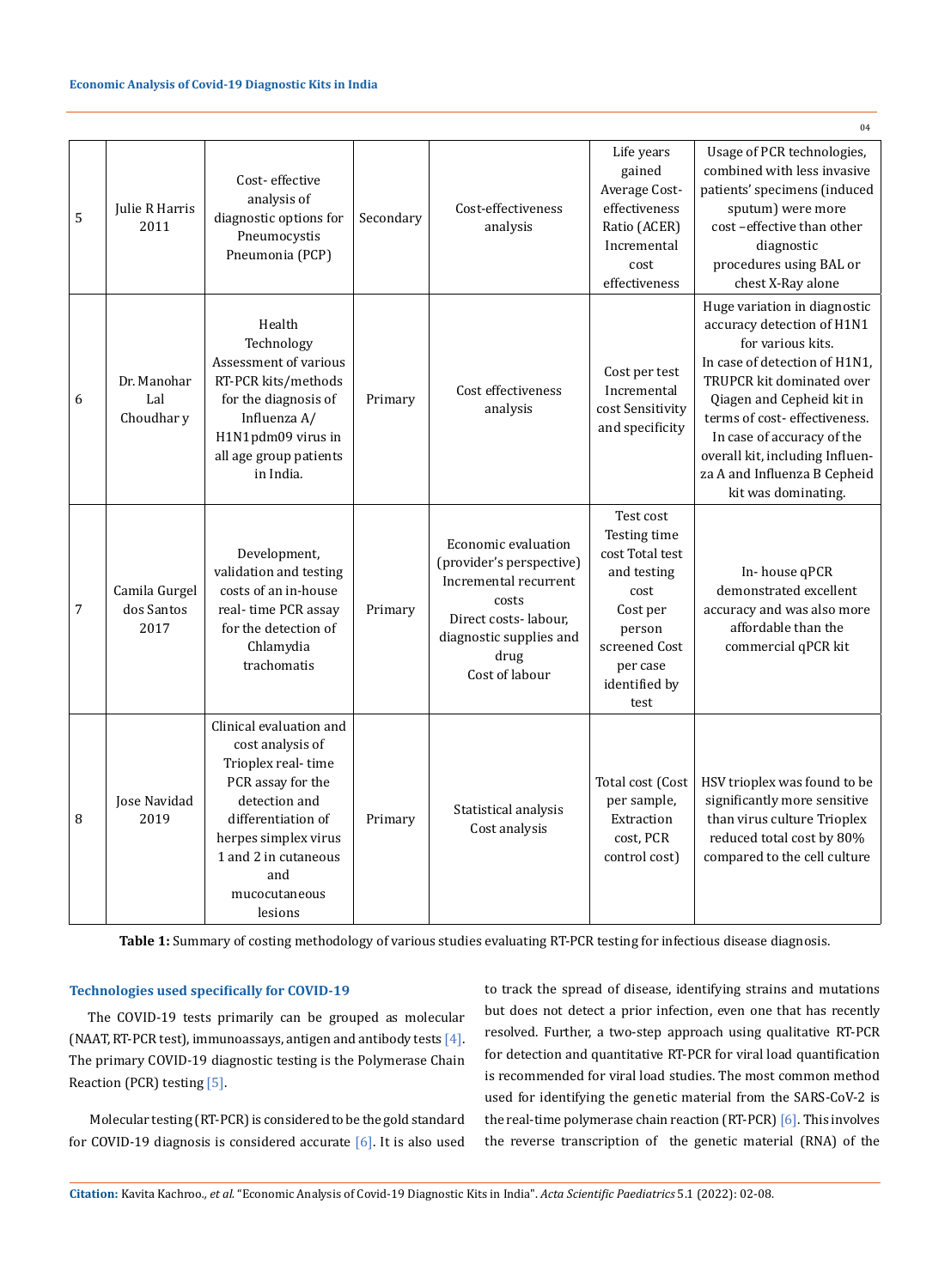virus to complementary DNA (cDNA). This is then followed by the amplification of some regions of the cDNA.

Cycle threshold or Ct refers to the number of cycles needed to amplify viral RNA to reach a detectable level. The accepted cut off for Ct value globally is around 35-40 and depends on the instructions laid down by different manufacturers [7]. After taking inputs from various virology laboratory experiences, ICMR has now arrived at a single cut off value for Ct that is 35, with a good sigmoidal real-time RT-PCR. All patients with a Ct value < 35 may be considered as positive while those with Ct value > 35 may be considered as negative. All samples with Ct value < 35 with poor sigmoidal curves should be essentially re-tested. Implementing a Ct value cutoff of 24 is not at all advisable as this will lead to missing of several infectious patients and increased disease transmission.

Antigen tests are also used for detecting the SARS-CoV-2 but they are less sensitive than molecular tests and they do not amplify the viral components  $[6]$ . A molecular test can be recommended to confirm a negative antigen test result. It detects certain proteins from the surface of the virus and can produce results in minutes. These tests are faster compared to the molecular tests and are less expensive thus more practical to use for testing a larger population [8].

 Antibody test also known as serology test, detects IgG and IgM antibodies present and produced by the immune system in response to infection by the virus  $[3]$ . It can identify both active and past infections if the antibodies are captured within the timeframe after the onset of the infection. Accurate antibody testing can identify convalescent plasma donors and identify people who may have immunity. Positive antibody test result indicates that the person most likely would have been infected with SARS-CoV-2 at some point in the past and have may have developed some immunity, though the timing and type of the antibody tests affects the accuracy of the whole test  $[9]$  (Figure 1).

Large scale diagnostics are required in containing the spread of COVID-19. Aggressive testinghas helped contain them to a greater extent in countries such as US, Singapore, and Taiwan [10].

## **Economic analysis question**

Which is the most cost-effective kit among the three kits (RT-PCR-X, RT-PCR-Y, RT-PCR-Z) available for COVID-19 diagnosis manufactured in India?



**Figure 1:** Technologies available for the diagnosis of infectious diseases.

#### **Availability of kits in India**

In India, bulk testing for COVID-19 is performed majorly using the laboratory method called reverse transcription polymerase chain reaction (RT-PCR). And there is consistently a push to create these Kits locally, given the circumstance, to satisfy the growing needs and to lessen the vulnerability on bringing devices, particularly Diagnostic kits, thereby over all charges can be decreased.

#### **Methodology**

In this study, we compared 3 RT-PCR kits, RT-PCR X, RT-PCR Y and RT-PCR Z in order to understand the threshold for RT-PCR testing for COVID-19 based on the cost, sensitivity, specificity and the outcomes. Here we have considered DALY (Disability Adjusted Life Years) as the outcome measure. The data for cost was collected from primary research. A decision analytical model was built using TreeAge Pro software toidentify the best RT-PCR kit, to understand the cost difference and to figure out the RT-PCR testing cost for CO-VID-19.

From our assumption, this economic analysis consists of a total of 1000 susceptible case patients, from which 333 were tested with RT-PCR X, 333 were tested with RT-PCR Y and 334 were tested with RT-PCR Z. We identified costing studies for RT-PCR kit and outcomes studies for disability weights for diseases and conditions.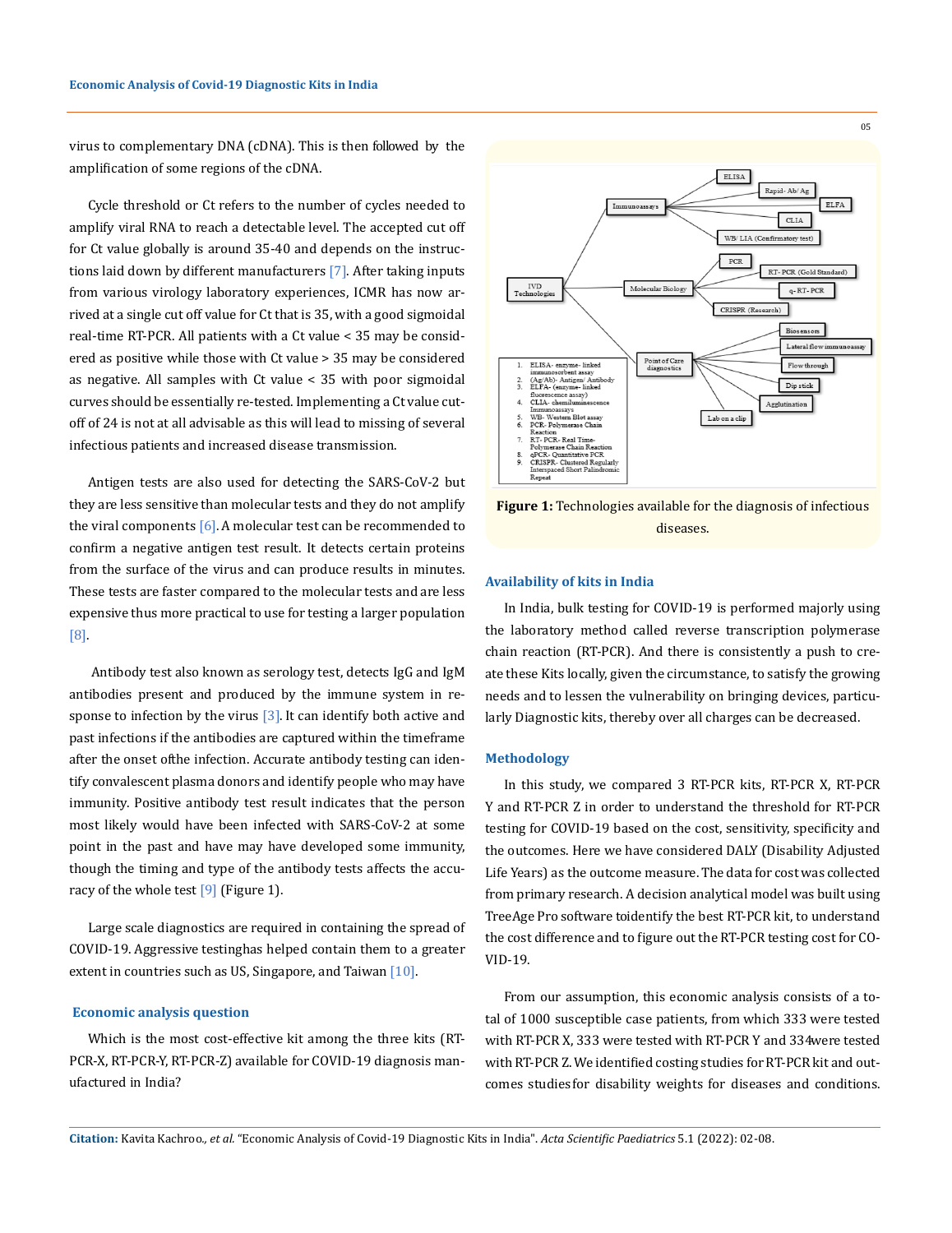Sensitivity and Specificity of the kits were taken into consideration when compared along with the cost and ease of use in order to understand the cost effectiveness threshold for RT-PCR testing. Values of True Positive, True Negative, False Positive and False Negative were calculated using online tool based on these values.

## **About treeage pro**

TreeAge Pro is a software used to build and analyze various healthcare models such as decision tree, Markov model, patient simulation model, budget impact model, discrete event simulation and partitioned survival analysis  $[11]$ . The models will be built right from scratch, that is developing the tree structure in case of decision tree, inputting the required parameters, specifying the conditions and running the model and analyzing the outcomes.

#### **Economic analysis**

The healthcare sector has been facing challenges when it comes to allocation of the available limited resources and costs to meet the demands for services  $[12]$ . Advancement in the technology and medical research has led to an increase in the consumed costs. Cost improvements in healthcare can also improve the quality of care available for patients. Cost analysis is one such method that does partial economic evaluation and assesses the cost of various healthcare services provided, programs or interventions. Although cost assessments do not explicitly provide the effectiveness of an intervention/program, their key advantage is reasonably simple analysis of the outcomes (often measured by cost per individual action or unit), ability to directly compare costs between interventions under consideration, with little to no complicated modelling requirement or assumptions that can be having significant influences on the results of an analysis.

Moreover, considering its drawbacks, the effects of cost analysis can be effectively used in decision-making strategies where comparable action evidence on relative efficacy (usually in field demonstration studies) may be cross-examined. The definition of cost analysis differs however based on how one sees it, which can be described in large part in two ways: financialor economic cost. Financial costs, where costs reflect the cash value of expenses, are also referenced as accounts costs. Economic losses are all costs of decisions or preferences, embodied in the alternate and forgiven advantages.

When the funds are properly budgeted, and fairly spent on areas that need them the most, the efficiency, functionality and quality of the services provided also improves.Quality of the services provided is a growing concern in healthcare as when the cost of technology increases the ability to keep the standards high becomes difficult.

The ultimate emphasis will be on expressing new research laboratory output in addition to established or normal requirements, including adjustments in detection time, workload and adjustments in direct and indirect costs in regards to the currency value, in relation to the number of tests carried out.

## **Costing components**

In terms of the time-specified units, there are two factors for measuring capital assets. Firstly, the cost of using capital assets of a given process over another laboratory job must be reflected; and secondly, the general differential treatment for potential investment known as time preferences.

Pricing should be averaged for all recurring costs such as raw materials and additives, consumables essential for the requisite diagnostic systems, appropriate human resources and the operating costs. Since many suppliers and distributors sell a product of the same or similar nature at varying rates, and Human resources costs which varies according to years of experience and expertise. The best approach to unify price is to recognize the price of products which use new equipment for testing along with its acquisition cost (Figure 2) (Table 2).



**Figure 2:** Cost components. RTPCR kit cost consist of variable cost (consumables), variable cost (time-associated cost) and fixed cost (over-head).

Laboratory consumables, chemicals and reagents make up the variable cost. Coming to variable cost based on time, use of laboratory space, staff work time, use of equipment, Logistics and supply form the total cost. Logistics is dependent on the number of kits that has to be transported. Infrastructure cost like Utilities and administrative costs, building structure, land cost and Human resource falls under fixed cost. This also includes rent, electricity, water and maintenance cost. Human resource includes staff salaries (Scientists, executives, managers, top management and so on) and training of employees.

**Citation:** Kavita Kachroo*., et al.* "Economic Analysis of Covid-19 Diagnostic Kits in India". *Acta Scientific Paediatrics* 5.1 (2022): 02-08.

06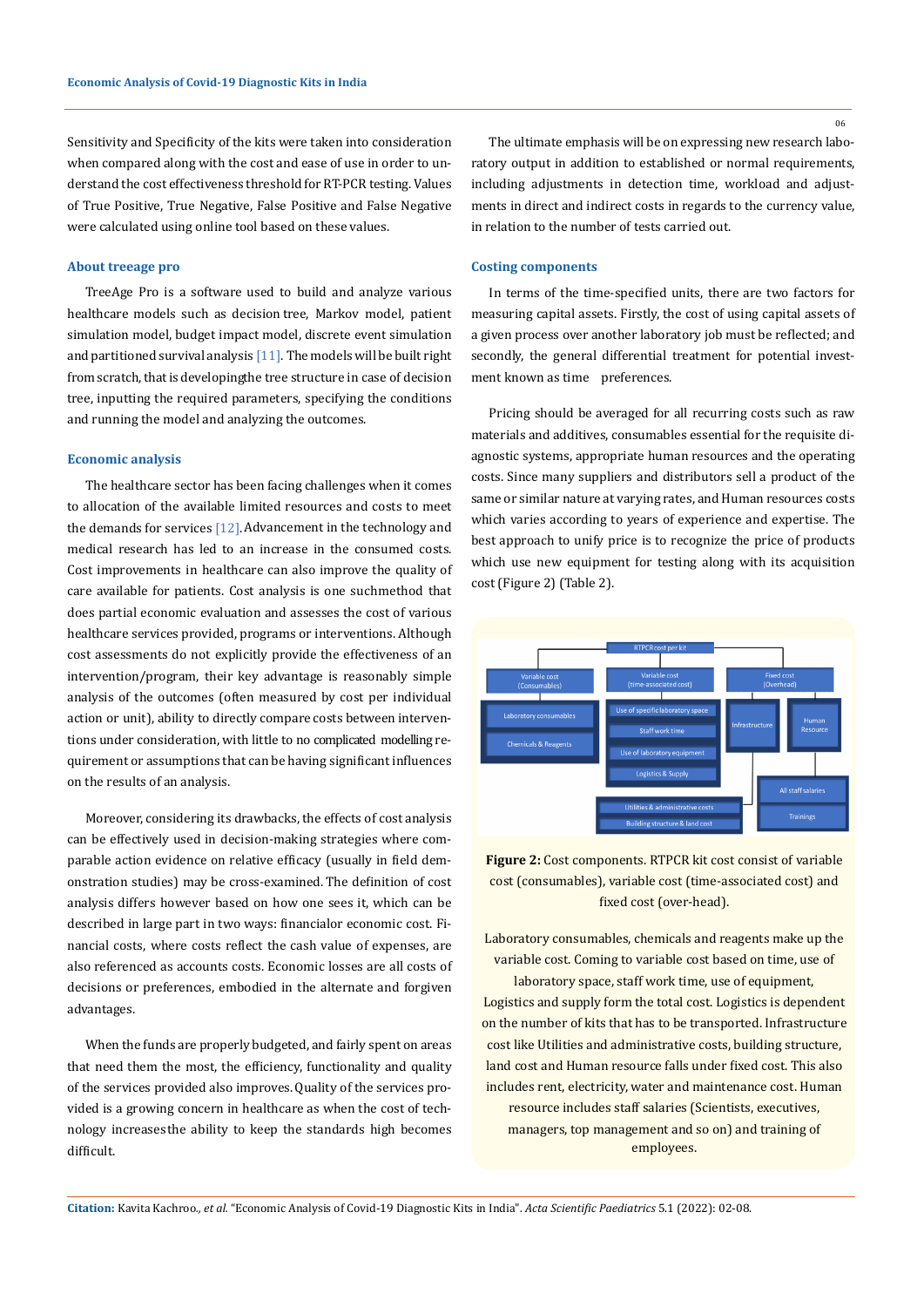| Data element                                                                  | <b>Cost component</b>                                                                                                                   | <b>Sources of data</b>                                                                                                            |  |
|-------------------------------------------------------------------------------|-----------------------------------------------------------------------------------------------------------------------------------------|-----------------------------------------------------------------------------------------------------------------------------------|--|
| Specimen<br>collection and<br>transport/<br>specimen sorting<br>and labelling | <b>VTM</b><br>PPE kit<br>Cryovial<br>Nitrile gloves<br>Shoe cover/head<br>cover                                                         | Laboratory financial<br>records, manufacturer<br>catalog                                                                          |  |
| <b>Extraction cost</b>                                                        | RNA extraction<br>kit<br>Filter tips<br>Nitrile gloves<br><b>PPE</b> kit<br>Sample tubes<br>Shoe cover/head<br>cover                    | Laboratory financial<br>records, manufacturer<br>catalog                                                                          |  |
| RT-PCR cost kit                                                               | RT-PCR<br>PCR tube<br>Nitrile gloves<br>Filter tips                                                                                     | Laboratory financial<br>records, manufacturer<br>catalog                                                                          |  |
| <b>Biomedical waste</b><br>management and<br>disinfection                     | Sodium<br>hypochlorite<br><b>Biomedical waste</b><br>management<br>segregation and<br>disposal<br>Fumigation<br>Surface<br>disinfection | Laboratory financial<br>records, manufacturer<br>catalog                                                                          |  |
| Chemical,<br>reagents and<br>consumables                                      | All types of<br>chemicals and<br>reagents used for<br>diagnosis                                                                         | Laboratory financial<br>records, manufacturer<br>catalog                                                                          |  |
| Human resources                                                               | Laboratory staff<br>salaries<br>(allowances and<br>benefits)                                                                            | Government salary<br>scale/laboratory or<br>hospital accounts<br>office                                                           |  |
| Infrastructure                                                                | Construction and<br>maintenance                                                                                                         | Construction<br>contractors/<br>government estates<br>and building planning<br>office/recent<br>laboratory<br>construction budget |  |

**Table 2:** Cost components of cost analysis of RT-PCR testing for COVID-19 diagnosis and suggested sources of data**.**

## **Decision tree structure**

A decision tree provides the logical structure of decision and possible events as they unfold over time. The decision tree is made up of series of nodes and branches which begins with a decision node (represented by square) with all of the branches off of this node representing the different options available to the decisionmaker, such as treat, no treat or test. Here the options available are the different types of RT-PCR kits. Following this one, we can represent the events that can happen, and as per this economic evaluation, the events considered are True Positive, True Negative, False Positive and False Negative. The probabilities of events or states of nature dictate the chance of going down one branch versus another and can be estimated from data.

## **Results**

This study was aimed to evaluate the cost effectiveness of RT-PCR kits for COVID-19 in India. For an economic evaluation to be meaningful, it must attempt to account for all additional costs and health benefits associated with an intervention. In this study, we compared 3 RT-PCR kits (RT-PCR X, RT-PCR Y and RT-PCR Z) in order to understand the threshold for RT-PCR testing for COVID-19 based on the cost, sensitivity, specificity and the outcomes. A decision analytical model was built to identify the best RT-PCR kit, to understand the cost difference and to figure out the RT-PCR testing cost for COVID-19. From the decision analytical model, all the three kits fall under the first quadrant of the cost-effectiveness plane and are cost effective. But, from the Roll-Back analysis it is understood that RT-PCR Y is the best and dominant kit compared to other kits as it saves ₹850.02/DALY Averted, whereas RT-PCR X and RT-PCR Z saves ₹655.53/DALY and ₹619.85/DALY respectively.

# **Conclusion**

Quality of the services provided is a growing concern in healthcare as when the cost of technology increases the ability to keep the standards high becomes difficult. The ultimate emphasis will be on expressing new research laboratory output in addition to established or normal requirements, including adjustments in detection time, workload and adjustments in direct and indirect costs in regards to the currency value, in relation to the number of tests carried out. Our study is an evidence-based analysis which can help policy makers to regulate the cost of COVID-19 diagnostic kits which will eventually lead towards the price rationalization of CO-VID-19 diagnostic kits. This study can be used a reference for other developing nations as well.